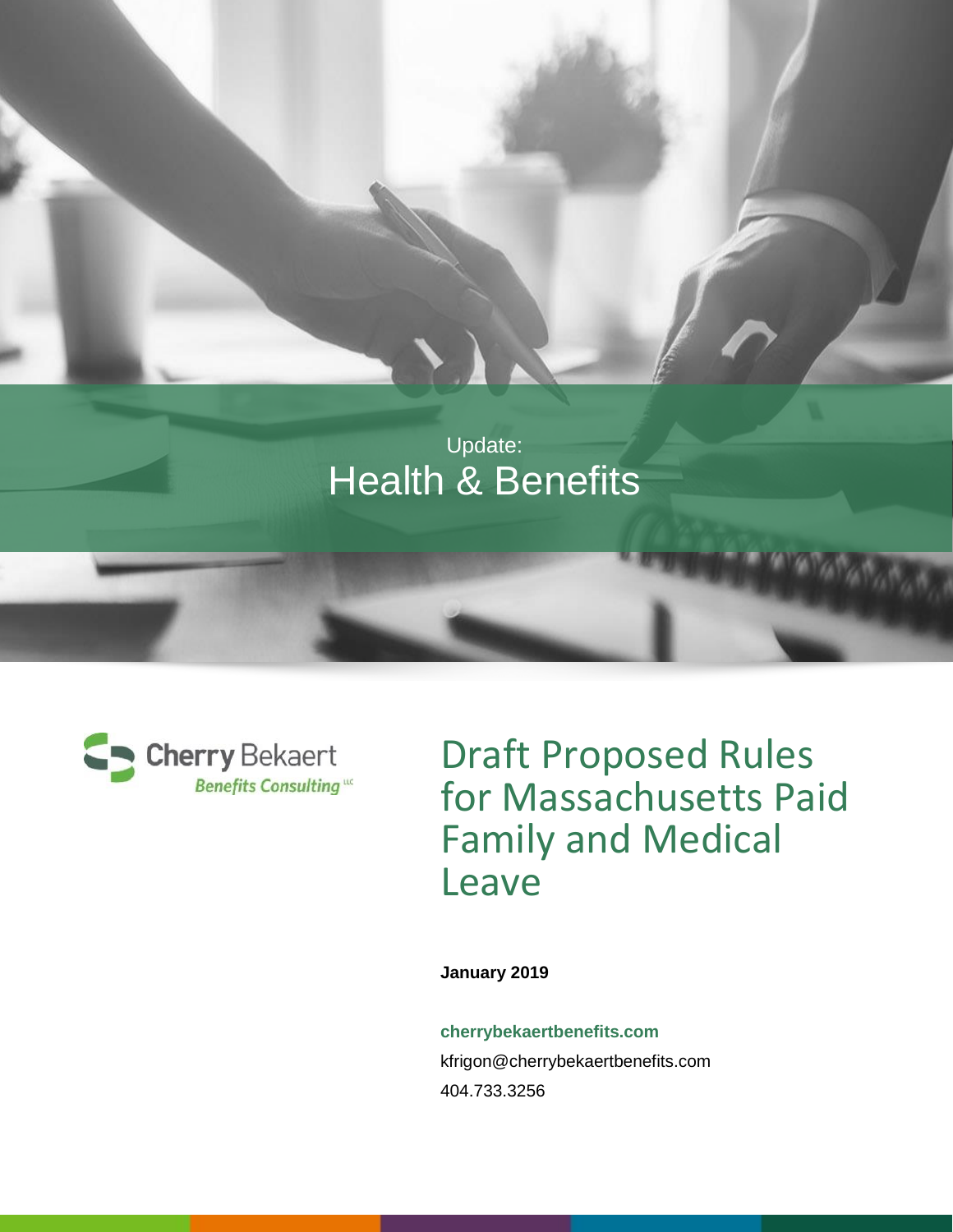# Draft Proposed Rules for Massachusetts Paid Family and Medical Leave

Beginning **July 1, 2019**, employers with employees working in Massachusetts will begin to collect payroll taxes from employees to fund the statewide Paid Family and Medical Leave ("PFML") benefits that will begin **January 1, 2021**. The MA Executive Office of Labor and Workforce Development released an early draft of proposed rules to help employers prepare to implement the paid leave benefit. A new [website](https://www.mass.gov/orgs/department-of-family-and-medical-leave) provides useful information and will help employers and employees track the roll out of the PFML program. Employers may sign up to receive the state's PFML [newsletter,](https://mass.us18.list-manage.com/subscribe?u=0757f7959581770082e8f2fd9&id=c088ecb18f) as well. The following summarizes the PFML law, draft regulations and information posted to the PFML website.

# **Which Employers Will Be Required to Provide Paid Family and Medical Leave?**

Any business that has one or more employees working in the Commonwealth will be subject to PFML although local government entities are exempt. Employers may opt-out of the state program and apply for exemption from medical leave, family leave or both however; an employer must offer a private plan with the same rights and benefits as the state program. Exemptions from the Massachusetts program may be renewed annually.

# **Which Employees Are Eligible For PFML?**

Any employee (part-time, full-time, seasonal, etc.) is eligible for PFML benefits who satisfies the financial requirements to qualify for unemployment insurance, currently about 15 weeks or more of earnings and have earned at least \$4,700 in the 12-month period before the leave begins.

### **What Benefits Are Available Under PFML?**

Following a 7-day waiting period, employees will be able to take paid medical leave for an employee's own serious health condition. Paid family leave benefits will be available for the following:

- Bond with the employee's child during the first 12 months after the child's birth or when a child is placed for adoption or foster care,
- Care for a family member's serious health condition,
- Care for a family member who is a covered servicemember with an injury or illness incurred or aggravated in the line of duty, or
- $\blacktriangleright$  Qualifying exigency arising out of the fact that a family member is on active duty or has been notified of an impending call or order to active duty in the Armed Forces.

# **How Will the Program Be Funded?**

PFML will be a state-run program funded by employee and employer contributions paid to the Family and Employment Security Trust Fund. Employers will begin collecting employee contributions **July 1, 2019**. Employers will be required to file quarterly employee wage reports through the Department of Revenue's MassTax Connect system to enable the Department to calculate the PFML payment that will be due within 30 days following notification.

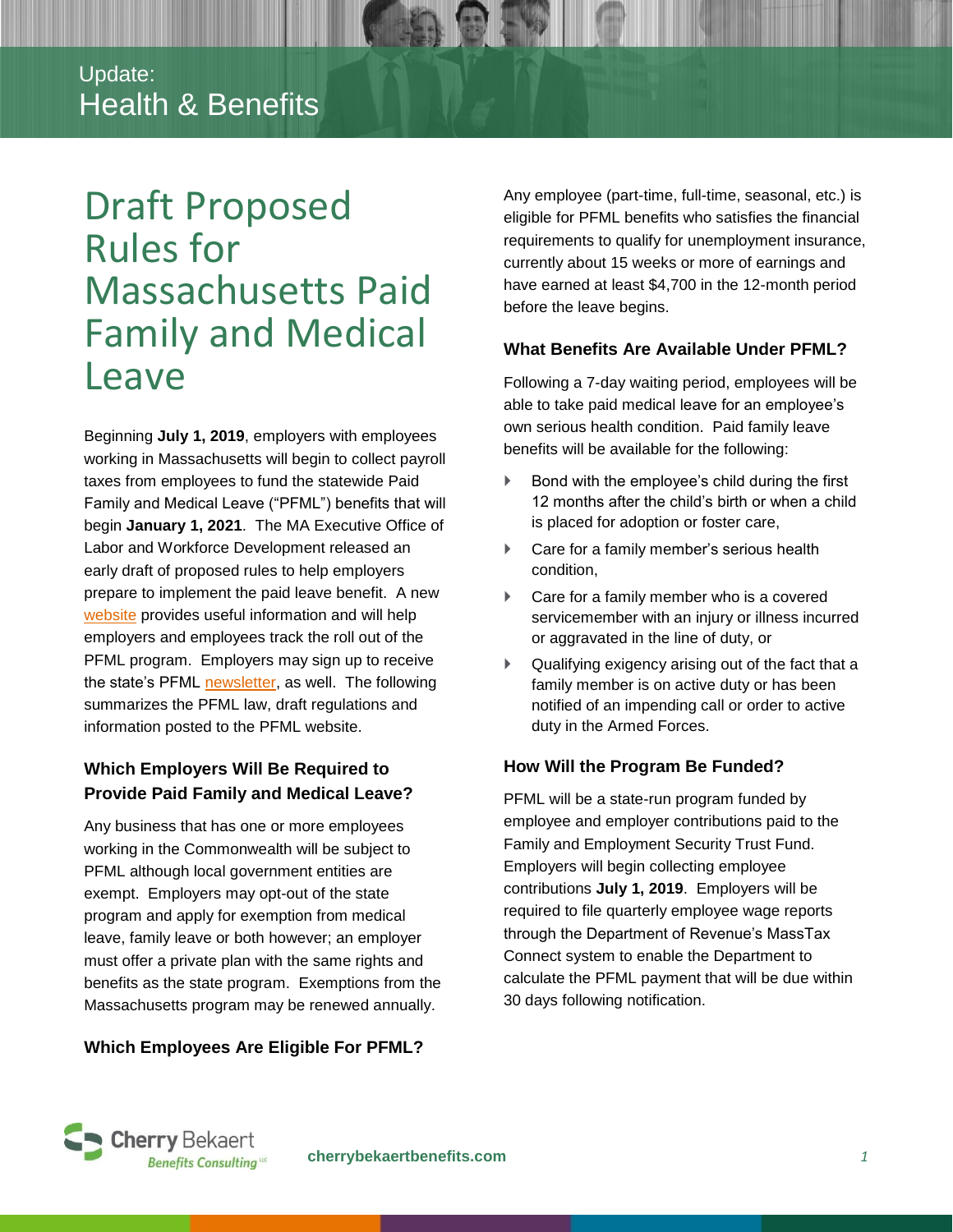# Update: Health & Benefits

The initial contribution will be **.63%** of total wages earned not greater than the \$128,400<sup>1</sup>. Up to 40% of the medical leave portion of the contribution can be deducted from employee wages; up to **100%** percent of the family leave portion of the contribution can be deducted from employee wages. The annual contribution rate will be set on or before October 1 for the upcoming calendar year.

As shown on the PFML website, **.52%** of the payroll deduction will be allocated toward the cost of medical leave benefits with the remaining **.11%** being used to fund family leave benefits for employers with 25 or more employees in MA. Employers with less than 25 employees in MA will not be required to remit the employer portion of the required contribution. Employers with more than 50% of the workforce receiving form 1099-MISC earnings statements are also included in the reports, considered a covered individual eligible for PFML for whom the employer is responsible to collect and remit employee contributions.

*Example*: Employee weekly wage is \$800 Total weekly contribution: .63% x \$800: \$5.04 Medical leave allocation: .52% x \$800: \$4.16 **Employee contribution**: 40% x \$4.16: **\$1.66**

| Employer contribution: 60% x \$4.16:         | \$2.50 |
|----------------------------------------------|--------|
| Family leave allocation: .11% x \$800:       | \$0.88 |
| <b>Employee contribution: 100% x \$0.88:</b> | \$0.88 |
| Total employee contribution: \$1.66+\$0.88:  | \$2.54 |
| Total employer contribution:                 | \$2.50 |
| <b>Total Weekly Contribution:</b>            | \$5.04 |

#### **How Are Benefits Determined?**

The weekly benefit, based on an employee's Average Weekly Wages ("AWW") and the statewide AWW, is as follows:

- 80% of the employee's AWW not greater than 50% of the statewide AWW, plus
- ▶ 50% of the employee's AWW greater than 50% of the statewide AWW.
- **Initial maximum weekly benefit will be \$850.** Thereafter, the maximum weekly benefit will be set at 64% of the state AWW.

Average weekly wages are generally the average of an individual's wages over the highest two quarters in the year prior to when leave will begin.

Weekly benefits are as follows:

| <b>Reason for Leave</b>                               | <b>Effective Date</b>                                                               | <b>Leave Duration</b> |
|-------------------------------------------------------|-------------------------------------------------------------------------------------|-----------------------|
| Employee's medical leave for series medical condition | <b>January 1, 2021</b>                                                              | 20 weeks              |
| <b>Child Bonding</b>                                  | <b>January 1, 2021</b>                                                              | 12 weeks              |
| Qualifying exigency                                   | <b>January 1, 2021</b>                                                              | 12 weeks              |
| Service member care                                   | <b>January 1, 2021</b>                                                              | 26 weeks              |
| Family member's serious health condition              | July 1, 2021                                                                        | 12 weeks              |
| Total aggregate leave                                 | 26 weeks in 52-week benefit year that begins on the<br><b>Sunday preceding PFML</b> |                       |

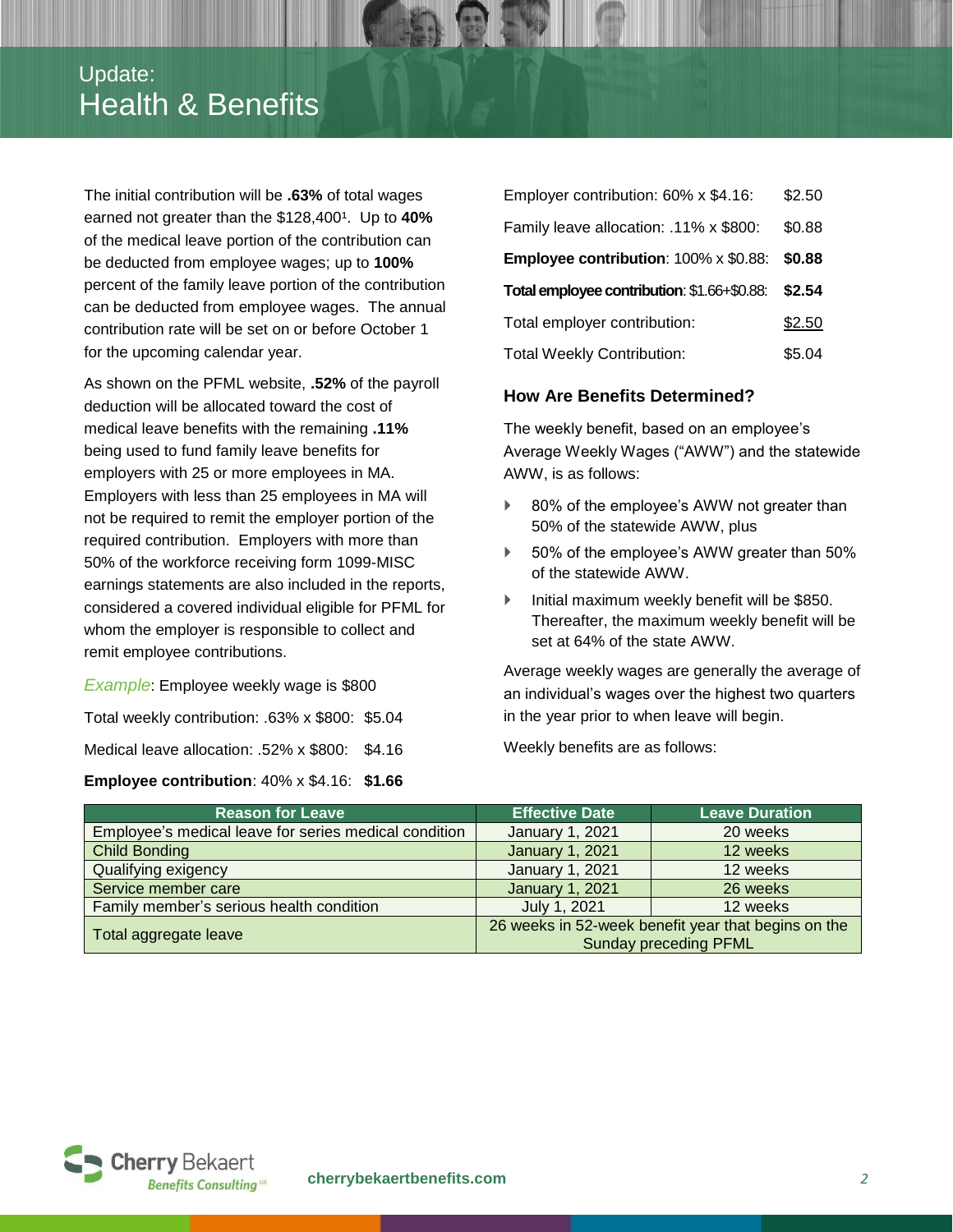# Update: Health & Benefits

Benefits may be taken continuously, intermittently or on a reduced schedule basis however; time off to bond with a child may only be taken continuously unless agreed to by the employer and employee. Employees will file a claim for benefits with the Department of Family and Medical Leave who will review the application, coordinate with the employer and pay (or deny) the claim. The draft proposed rules list documentation necessary when filing a claim.

# **How Does PFML Interact with Other Employer and Government Leave Programs?**

Employees have the *option* to use accrued sick, vacation or personal paid time off benefits while on leave, are entitled to continue to earn employment benefits while on PFML and continue to be eligible for employer-sponsored health benefits.

The draft proposed rules state that PFML will run concurrently with the federal Family Medical Leave Act ("FMLA") and the unpaid MA Parental Leave Law when the leave also qualifies under these laws. There is also a statement that says employees who take leave under MA PFML while *ineligible for leave* under the federal FMLA or MA Parental Leave may thereafter take leave under the federal FMLA, or MA Parental Leave Act in the same benefit year *only to the extent they remain eligible for concurrent leaves under MA PFML*. It seems that this draft provision could potentially interfere with an employee's right to FMLA and hopefully, this will be clarified in later and final rules.

The weekly benefit amount will be reduced by the amount of wages or wage replacement paid under:

- Any government program or law, including but not limited to workers' compensation, other than for permanent partial disability incurred prior to the family or medical leave claim, or under other state or federal temporary or permanent disability benefits law,
- A permanent disability policy or program of an employer.

### **Who Is Considered a Family Member?**

A family member is the spouse, domestic partner, child, parent, parent-in-law, parent of a domestic partner, grandchild, grandparent, sibling or a person who stood in loco parentis to the employee while the employee was a minor child.

## **What Else Do Employers Need to Know?**

Employees out on PFML will be entitled to return to the same or similar position upon return from leave and will be protected from employer retaliation. Employers should be aware that "any negative change in the seniority, status, employment benefits, pay or other terms or conditions of employment of (a) an employee which occurs any time during a leave taken by an employee under PFML, or during the six month period following an employee's leave or restoration to a position, or (b) an employee who has participated in proceedings or inquiries within six months of the termination of proceedings *shall be presumed to be retaliation*." Civil actions may also be brought against an employer within three years after a violation occurs.

Employers with employees in Massachusetts (or employ more than 50% independent contractors) should prepare to collect the appropriate contributions beginning July 1, 2019, sign up to receive the newsletter from the state with updates about the progress and implementation of the new